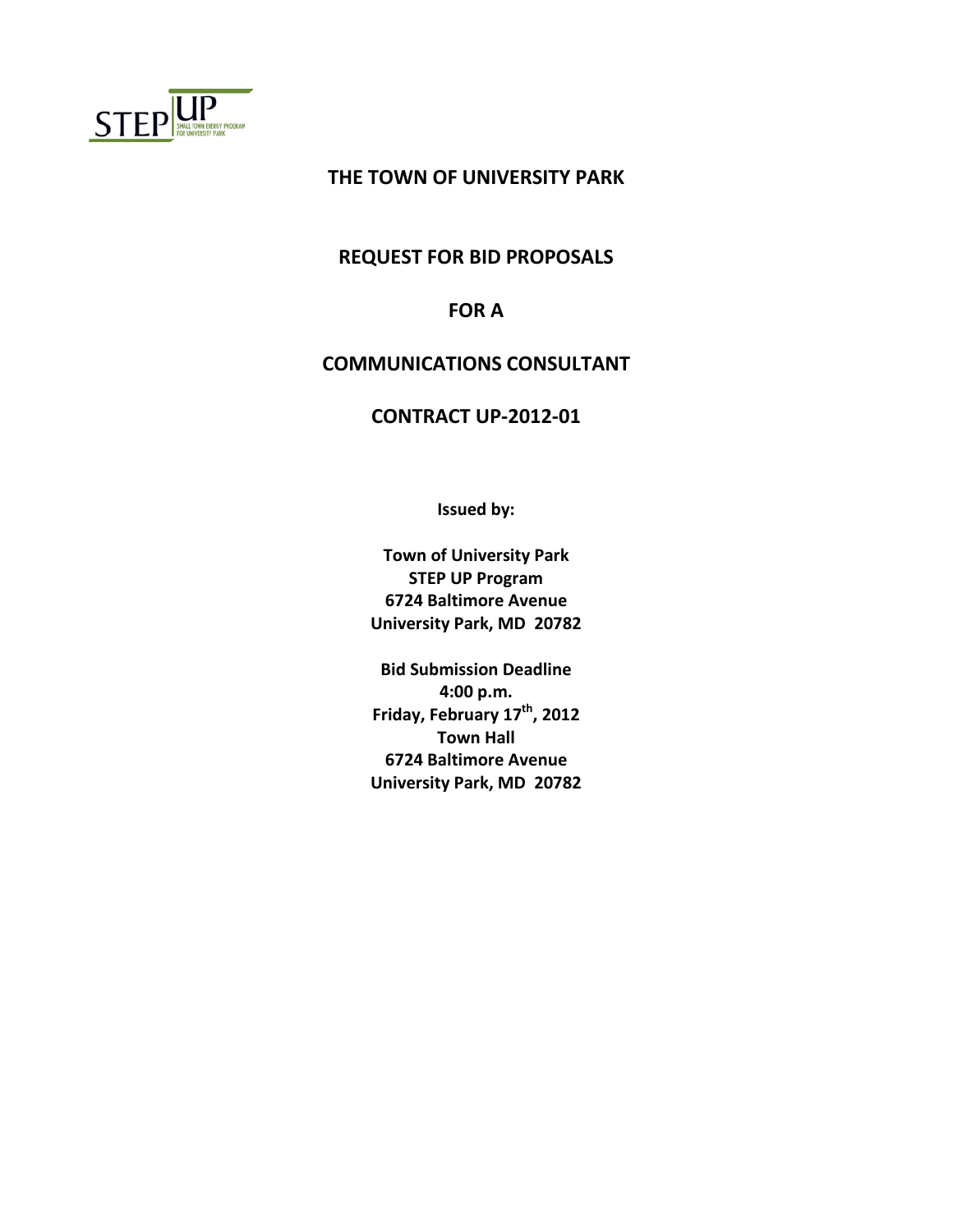# **TOWN OF UNIVERSITY PARK, MARYLAND REQUEST FOR BID PROPOSALS FOR A COMMUNICATIONS CONSULTANT CONTRACT UP-2012-01**

## I. GENERAL

Sealed bids addressed to Suzanne Parmet, Energy Coach, STEP-UP program, for a communications consultant to serve as the lead for a number of communications activities related to the Town of University Park's ("Town") STEP-UP program, including: outreach to media, graphic design, editing, development of a media, photo and video depository, design and production of case studies and event support, will be received at the Town of University Park, 6724 Baltimore Avenue, University Park, Maryland 20782, until Friday, February  $17<sup>th</sup>$ , 2012, at 4:00 p.m., at which time and place they will be publicly opened and read. One (1) printed and one (1) electronic copy of the Proposal shall be submitted to Suzanne Parmet at the following addresses:

| Electronic: | energycoach@upmd.org               |
|-------------|------------------------------------|
| Printed:    | Attn: Suzanne Parmet, Energy Coach |
|             | c/o Town of University Park        |
|             | 6724 Baltimore Avenue              |
|             | University Park, MD 20782          |

Award of the contract is subject to approval of the Mayor and Council of the Town of University Park.

Copies of the Bidding Documents may be obtained at the University Park Town Hall, between the hours of 9:00 a.m. and 5:00 p.m., Monday through Friday, on or after January 25<sup>th</sup>, 2012, or on the web site of the Small Town Energy Program for University Park (STEP-UP): [www.mystep-up.org.](http://www.mystep-up.org/)

The Town of University Park is an equal opportunity employer. Discrimination based on age, race, sex, handicap, or national origin is expressly prohibited.

The Town of University Park reserves the right to accept or reject any and all bids based on the best interests of the Town. The contact person for this project is Suzanne Parmet, Energy Coach, STEP-UP program, 301-927-4262, [energycoach@upmd.org.](mailto:energycoach@upmd.org)

## 2. BACKGROUND

The Town of University Park, MD (the "Town") is implementing the *Small Town Energy Program for University Park* ("STEP-UP"), a 3-year program designed to achieve energy efficiency market transformation within University Park and to serve as a roadmap for energy transformation in small towns across the US. STEP-UP includes a full suite of model activities for replication, including: energy audits and retrofits for homes, financial incentives, and local community delivery partners. More information about STEP-UP can be found at [www.mystep-up.org.](http://www.mystep-up.org/) Bidders are presumed to have accessed and read the information on the website.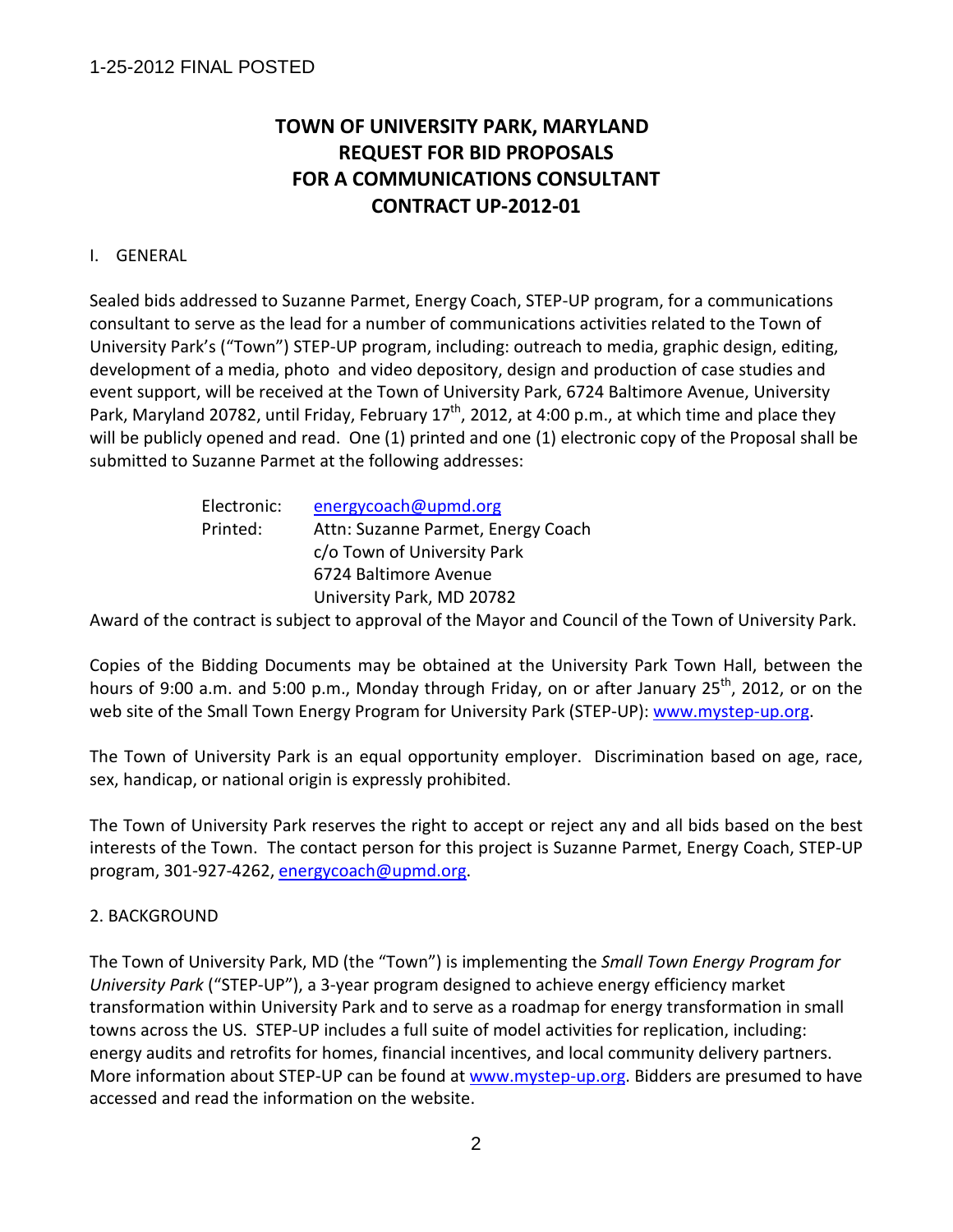The purpose of this Request for Proposals ("RFP") is to solicit bids from individuals and/or firms interested in serving as a Communications Consultant to STEP-UP (the "Communications Consultant"). Directed by the STEP-UP Energy Coach, the STEP-UP Program Director or designate(s) from the STEP-UP Advisory Committee, the Communications Consultant will serve as the lead for a number of communications activities related to STEP-UP, including: outreach to media, graphic design, editing, and event support. The Communications Consultant will also design and produce a number of case studies and profiles of STEP-UP participants, and will research and develop a repository of media, photos and videos related to STEP-UP. The full scope of expected communications services is found in Section 4 below.

The Communications Consultant will be engaged on an as needed consulting basis, as and when called upon to do so by the Energy Coach or the STEP-UP Program Director, at an agreed upon hourly rate and number of hours per month. The consulting engagement with STEP-UP shall commence as of March  $1<sup>st</sup>$ , 2012, or such other date as is mutually agreed upon by the parties.

## *3. RFP BID TERMS & CONDITIONS*

- a) For purposes of this document, the party to whom this RFP is addressed shall be referred to as "Bidder" and any materials submitted in response to this RFP shall be referred to as a "Proposal."
- b) The Town is not liable for any costs or expenses incurred by a Bidder or any other person or entity in the preparation of their Proposal.

The Town reserves the right to reject any and all Proposals received from Bidders as a result of this RFP, as is in the best interests of the Town, as determined solely by the Town. In determining which Proposal is best, the Town will take into consideration the bid price and the experience, qualifications, references, responsibility and current availability of the Bidder to perform the Services. The Town may waive any technicalities or formalities in determining how best to serve the interests of the Town. The Town of University Park reserves the right to cancel the award of the contract at any time prior to execution of the Contract without liability on the part of the Town.

- c) This RFP may be sent as a courtesy to known interested individuals and firms. The receipt of this RFP from the Town in no way implies that the recipient is a qualified bidder.
- d) Any Proposal submitted to the Town is not confidential. All materials submitted become the property of the Town. The Town has the right to use any or all un-copyrighted concepts presented in any Proposal. Approval or disapproval of a Proposal does not affect this right.
- e) If it becomes necessary to revise any part of this RFP, an addendum will be provided to all respondents or Bidders who respond to the original RFP, and will be posted on the STEP-UP website – [www.mystep-up.org.](http://www.mystep-up.org/)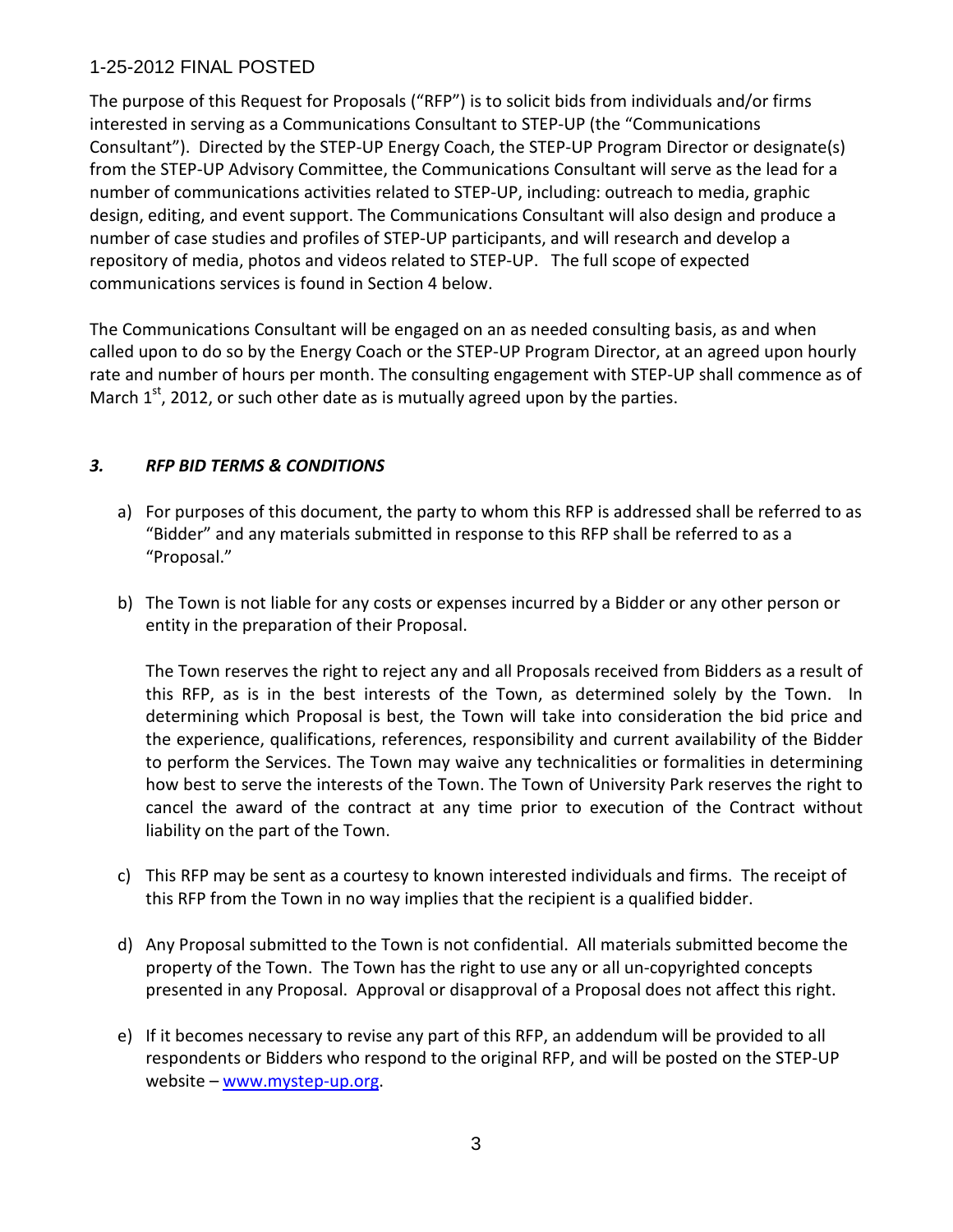To be considered, Bidder's Proposal must be complete and in the format indicated in this RFP, and delivered by the date and time indicated in this RFP. Bidders will not be given an opportunity to change any part of a Proposal after submission. A Bidder may submit only one proposal for the Contract. More than one proposal from an individual, firm or partnership, corporation or association under the same or different names will not be considered on any given Contract, and will be considered grounds for disqualification and/or rejection of the proposals involved, unless prior approval has been given by the Town.

- f) The Bidder to whom the Contract has been awarded must execute a Contract substantially similar to the one attached within ten business days after the award and submit such other Documents as required by the Contract Documents. Failure by the Contractor to execute the Contract and submit such other documents as required by the Contract Documents shall be just cause for annulment of the Award. If the bidder to whom the award is made shall fail to execute the Contract as herein provided, the award may be annulled and the Contract awarded to the second lowest responsible bidder, and such bidder shall fulfill every stipulation embraced herein, as if he were the original party to whom the award was made, or the Town may reject all of the bids, as its interest may require.
- g) From the issue date of this RFP until a determination is made regarding the qualification of Bidders, all contacts with the Town concerning this RFP must be made through the STEP-UP Energy Coach, Suzanne Parmet, at [energycoach@upmd.org.](mailto:energycoach@upmd.org) All questions about the meanings or intent, discrepancies or omissions of the RFP shall be submitted in writing to Suzanne Parmet. Replies to these inquires shall be made in writing. The written responses become part of the RFP and will be provided to each Bidder who has received a Bid Package.
- h) After execution of the Contract, the Contractor will initiate work within five days of Notice to Proceed. Materials ordered or work done on the site prior to these dates shall be at the Contractor's risk.
- i) The Bidder shall obtain any license or permit required by law to undertake the work as described in the Contract Documents.
- j) Documents to be submitted with bid include:

Proposal Affidavits Information Regarding Bidder Vendor Certification Certificate of Compliance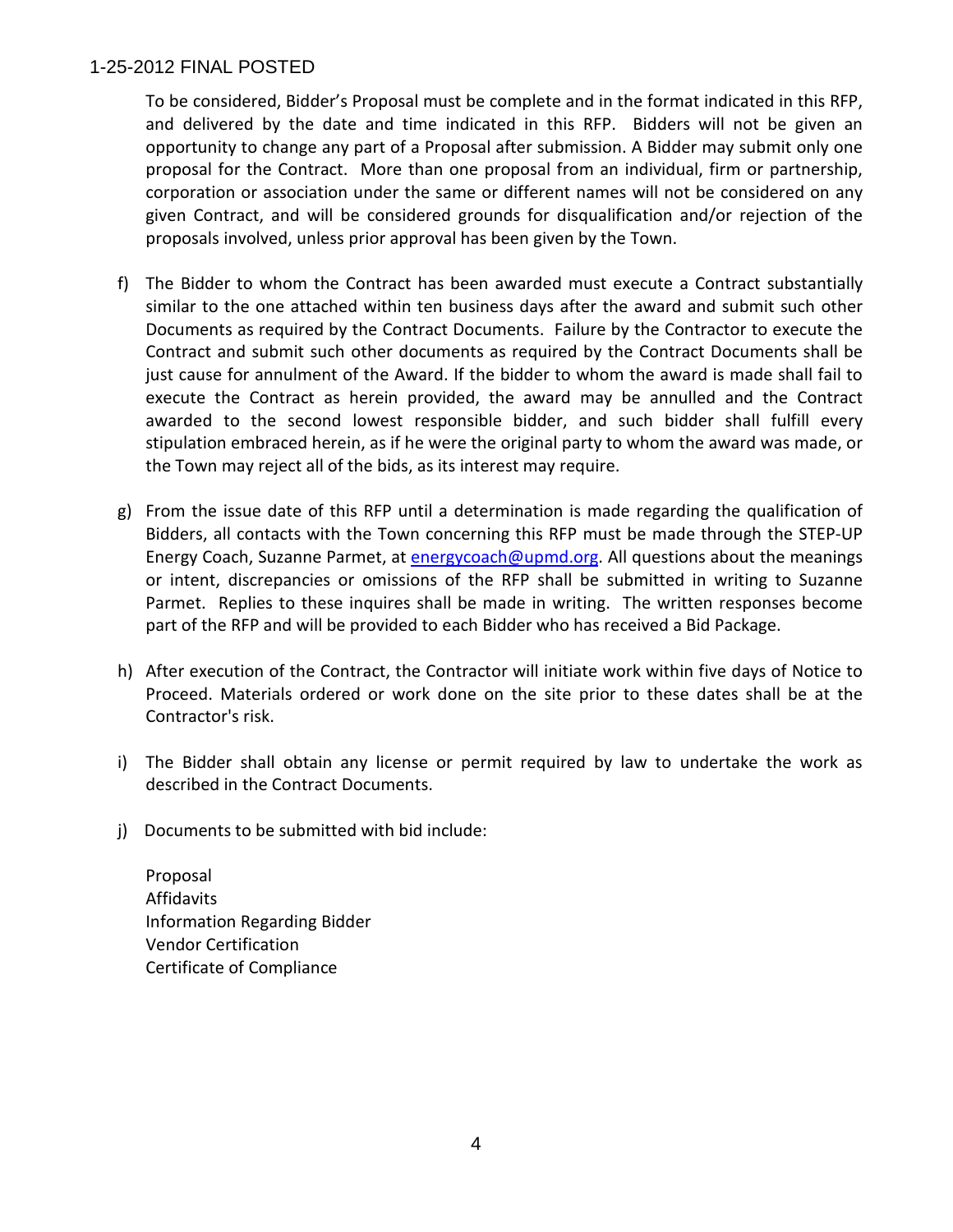## *4. SCOPE OF COMMUNICATION SERVICES*

The Communications Consultant shall provide the following communications services (the "Services"), as and when needed and directed to do so by the Energy Coach or the STEP-UP Program Director, on behalf of STEP-UP generally and/or specific STEP-UP participants. The amount of time to be dedicated to each series of tasks is approximate.

## *Media and Communications Materials (~30% of Service time)*

- a) Draft monthly articles for the Town Newsletter. Maintain a monthly blog about STEP-UP for The Patch.
- b) In consultation with the Energy Coach and STEP-UP Program Director, develop press releases about STEP-UP, and serve as the primary media liaison for the program.
- c) Lead in the development of a solicitation for a graphic designer, who will be engaged to provide a consistent look and branding to all STEP-UP communications collateral, including the website.
- d) In consultation with the Energy Coach and STEP-UP Program Director, work with the graphic designer in the development of a consistent suite of STEP-UP promotional materials, including flyers, fact sheets, program tools, and survey summaries.
- e) Ensure proper permissions have been obtained for use of partner logos in all STEP-UP promotional materials.
- f) Provide editing input for consistent style and grammatical correctness for all STEP-UP communication materials, including website communications.

# *Web Support (~10% of Service time):*

- g) Provide editorial oversight of website content, in collaboration with the STEP-UP website consultant at [www.mystep-up.org.](http://www.mystep-up.org/) Coordinate webpage maintenance, with the goal of ensuring that new information (article links, stories, and events) is posted regularly.
- h) Research and establish links between [www.mystep-up.org](http://www.mystep-up.org/) and relevant partner websites. Periodically review links to ensure functionality and relevance.
- i) In collaboration with the STEP-UP website consultant, and in consultation with STEP-UP program personnel, take the lead in defining the specifications to upgrade [www.mystep](http://www.mystep-up.org/)[up.org](http://www.mystep-up.org/) with additional functionalities and features.

# *Social Media (~30% of Service time):*

j) Compile and maintain a list of STEP-UP participants willing to undertake interviews about their program participation experiences with STEP-UP.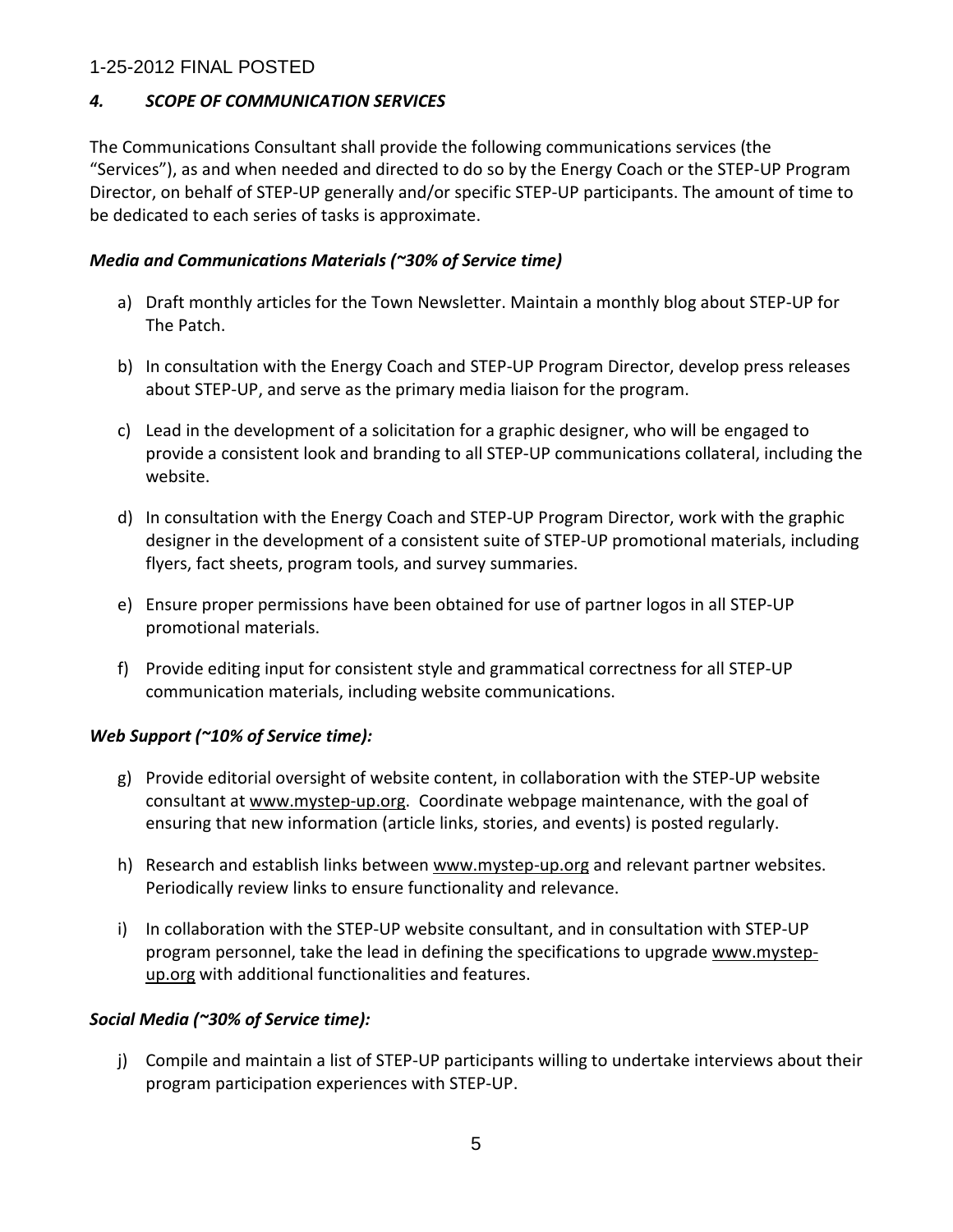- k) Draft interview questions, revise as directed, and lead interviews with willing participants about their program participation experiences.
- l) Employ a mix of audio and video media in support of interview activities. Secure as directed the required technical consultants to help with audio and video activities.
- m) Compile and archive all interview materials and responses. Secure and manage all permission waivers from interviewees. Work in close collaboration with Town staff to ensure all relevant Town guidelines are properly followed.
- n) Use interview materials, audio and video media to create vignettes, summaries and case studies about STEP-UP participant experiences.

## *Events Support (~10% of Service time):*

o) In consultation with the Energy Coach and STEP-UP Program Director, provide tactical support for STEP-UP community-wide events and smaller, targeted events, including development of marketing and event materials, and outreach to participants and attendees.

## *Information Gathering and Repository (~20% of Service time):*

- p) Research, compile and archive all media related to STEP-UP.
- q) In consultation with the Energy Coach and STEP-UP Program Director, research the other Better Buildings Neighborhood grantees to secure materials and best practices for inclusion in the STEP-UP tool kit.
- r) Develop a repository of STEP-UP photos and videos.
- s) Research opportunities for the Town to apply for awards, both for leadership recognition and / or for funding (ex: EPA Climate Showcase Communities program, Alliance to Save Energy "Stars of Energy Efficiency" Awards, etc.).

## *5. QUALIFICATIONS*

The STEP-UP Communications Consultant shall have the following qualifications:

- Minimum of 5 years experience in a Marketing Communications position or other marketing role.
- Minimum of 2 years experience working with web-based marketing campaigns.
- Excellent writing/editing and verbal communication skills.
- A strong track record as an implementer who thrives on managing a variety of key initiatives.
- Demonstrated strong attention to detail while concurrently maintaining the ability to establish and follow routine processes and procedures.
- Ability to meet strict deadlines and changing priorities.
- Demonstrated interpersonal, problem-solving and communication skills.
- Exercises initiative in undertaking routine assignments/projects without direct supervision.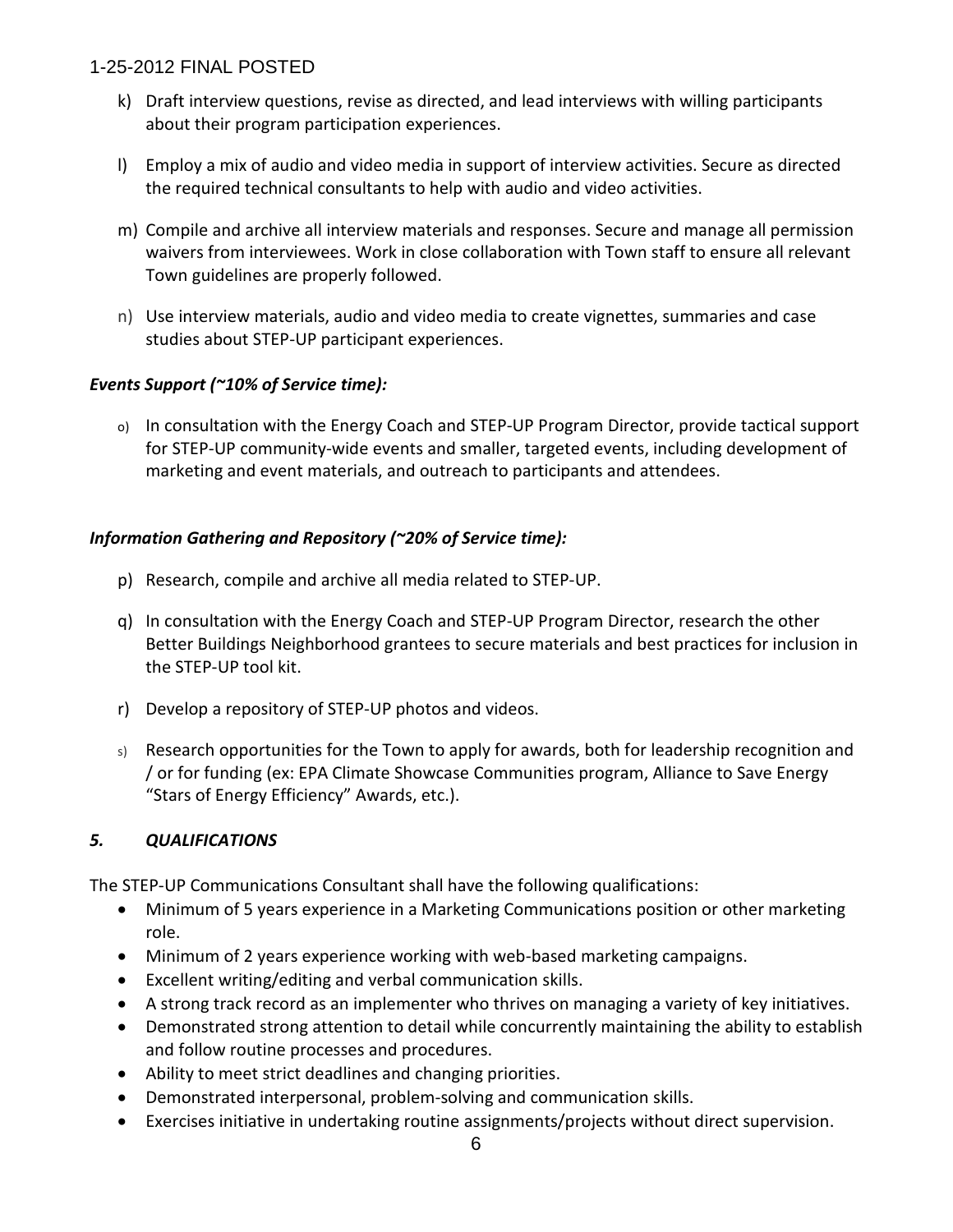- Demonstrated experience in journalism, interviewing, writing and other media.
- Knowledge of and experience with shooting and editing video is preferred.
- Graphical design and layout experience.
- Knowledge of marketing automation tools and social media strategies highly desired.
- Bachelor's degree required. Knowledge of the non-profit sector preferred.

# *5. BIDDER'S PROPOSAL*

**Required Materials.** The Bidder must include the following information in the Proposal:

- a) Resume or corporate profile clearly reflecting qualifications and experiences.
- b) Samples of communication and media materials.
- c) Minimum and maximum number of hours per month that are required or preferred by the Bidder for the position to be feasible and/or desirable, and days of the week / times of the day that the Bidder is available to perform the Services for STEP-UP.
- d) Hourly rate that is required or preferred by the Bidder for the consulting arrangement to be feasible and/or desirable. Note that travel hours shall not be billable and work hours shall be billed to the nearest one-quarter of an hour.
- e) Any administrative expenses that the Bidder anticipates billing to STEP-UP (e.g. telephone, mileage, etc.). Note that out-of-pocket expenses shall require pre-approval to be reimbursed.
- f) Any other terms and/or conditions required or preferred by the Bidder for the consulting arrangement to be feasible and/or desirable.
- g) Description of the individual's or firm's current legal and financial situation, including: any bankruptcies filed; and, any material (in excess of \$50,000) claims, judgments, arbitrations investigations or lawsuits pending.
- h) Acknowledgement that the Bidder agrees to purchase and maintain during the entire term of the consulting arrangement commercial general liability insurance, professional errors and omissions insurance, and workers' compensation (if applicable), in such amounts as are reasonably required by the Town or as required by law.
- i) List of at least three (3) professional references.

**Format.** The Proposal shall satisfy the following formatting requirements:

- The Proposal shall not exceed more than 5-pages, excluding attachments.
- The Proposal should be organized in the order in which the requirements are presented in this RFP and should clearly indicate the section of this RFP that is being addressed.
- The Proposal shall include all of the required information indicated herein. Failure to submit all required information may result in a request for prompt submission of missing information, giving a lowered evaluation of the Proposal, or rejection of the Proposal.